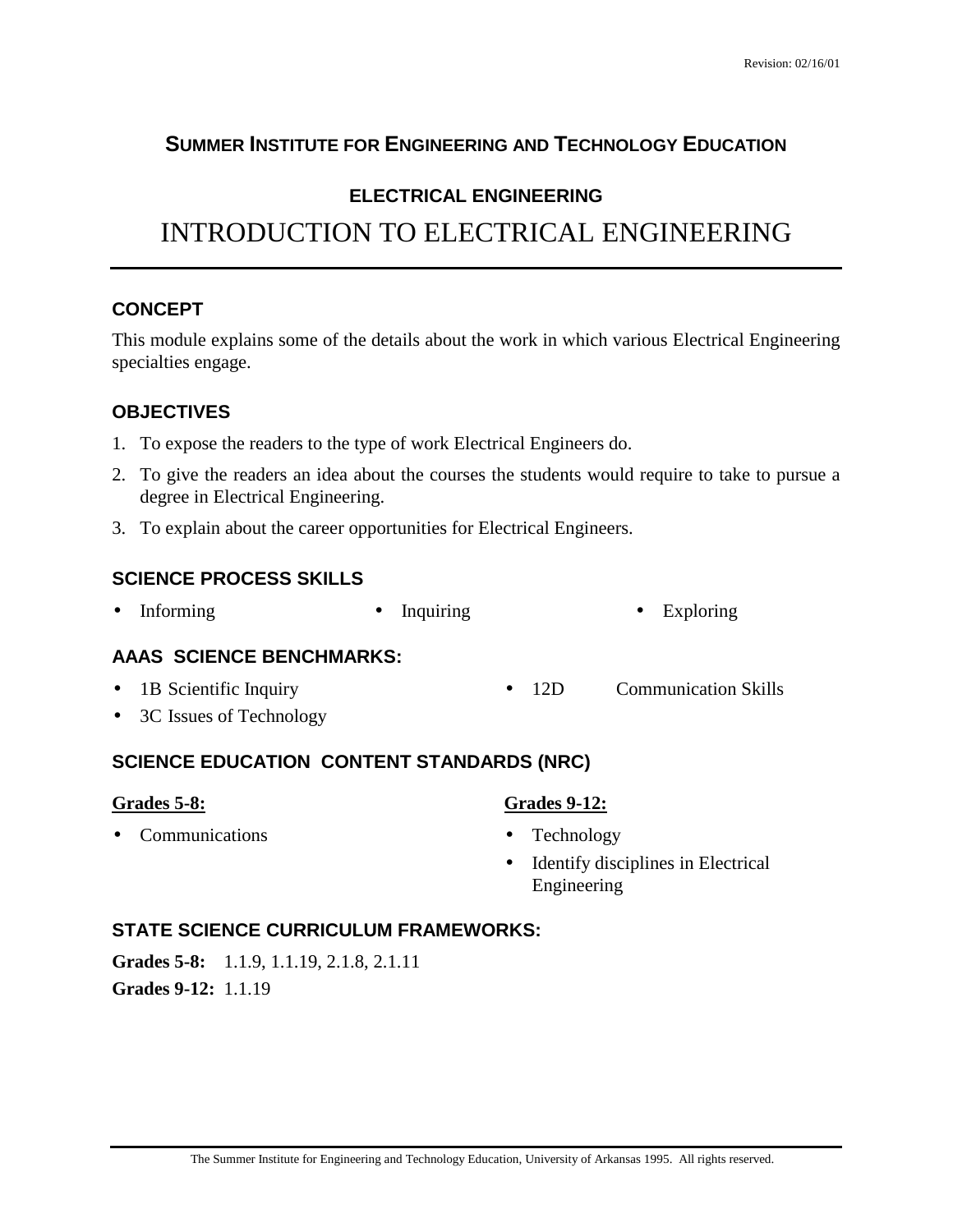#### **INTRODUCTION**

Electrical Engineering implies electricity, which has flowed into every aspect of our lives. Electricity supplies power to run appliances, heavy machinery, and lights. Electricity also encompasses communications such as the telephone, radio, and television and other consumer electronic devices. And, of course, electronics is changing everything around us every day, through such pervasive devices as hand-held calculators, computers, and controllers that help operate automobiles, airplanes, and homes. Electrical Engineering is the largest engineering profession.

## **HISTORY**

William Gilbert, an english scientist, characterized magnetism and static electricity around the year 1600, and Alexander Volta discovered that an electric current could be made to flow in 1800. In the mid-1800s, a variety of European scientists had established the general rules governing electricity, and, ultimately, theories involving electricity and magnetism were joined under a concept called electromagnetism (James Clerk Maxwell's discovery). Thomas Edison developed many useful items such as the light bulb.

## **THE JOB**

Electrical Engineers are involved in a broad array of manufacturing systems, machines, communications networks, and transportation vehicles. It is hard to think of a machine or appliance without a microchip in it somewhere. The oldest version of electrical engineering, the generation of power, is still a large field, but its size is dwarfed by the other specialties involving electronics.

Listed below are the various fields of Electrical Engineering:

- **Circuits and Devices**: This includes microchips, the larger circuits that microchips are wired into, lasers and electrooptics, and related solid-state devices.
- **Industrial Applications**: This covers the manufacturing applications of electronics, such as insulation devices, instrumentation and measurement, and electronic devices that control power.
- **Communications Technology**: The fields included here are those most familiar to the general consumer: broadcast electronics, consumer electronics (radios, TV), communication devices (telephones, radio), and similar devices in automobiles.
- **Electromagnetics and Radiation**: This represents the more advanced realms of communications, such as those used for detecting aircraft. Subgroups include antennas and signal propagation, magnetics, microwaves, and nuclear and plasma sciences.
- **Computers**: This area includes computer-hardware and data storage, networks, and electronics for everything from hand-held calculators to supercomputers.
- **Engineering and the Human Environment**: This discipline includes engineering management, education, professional communication, and the social implications of technology.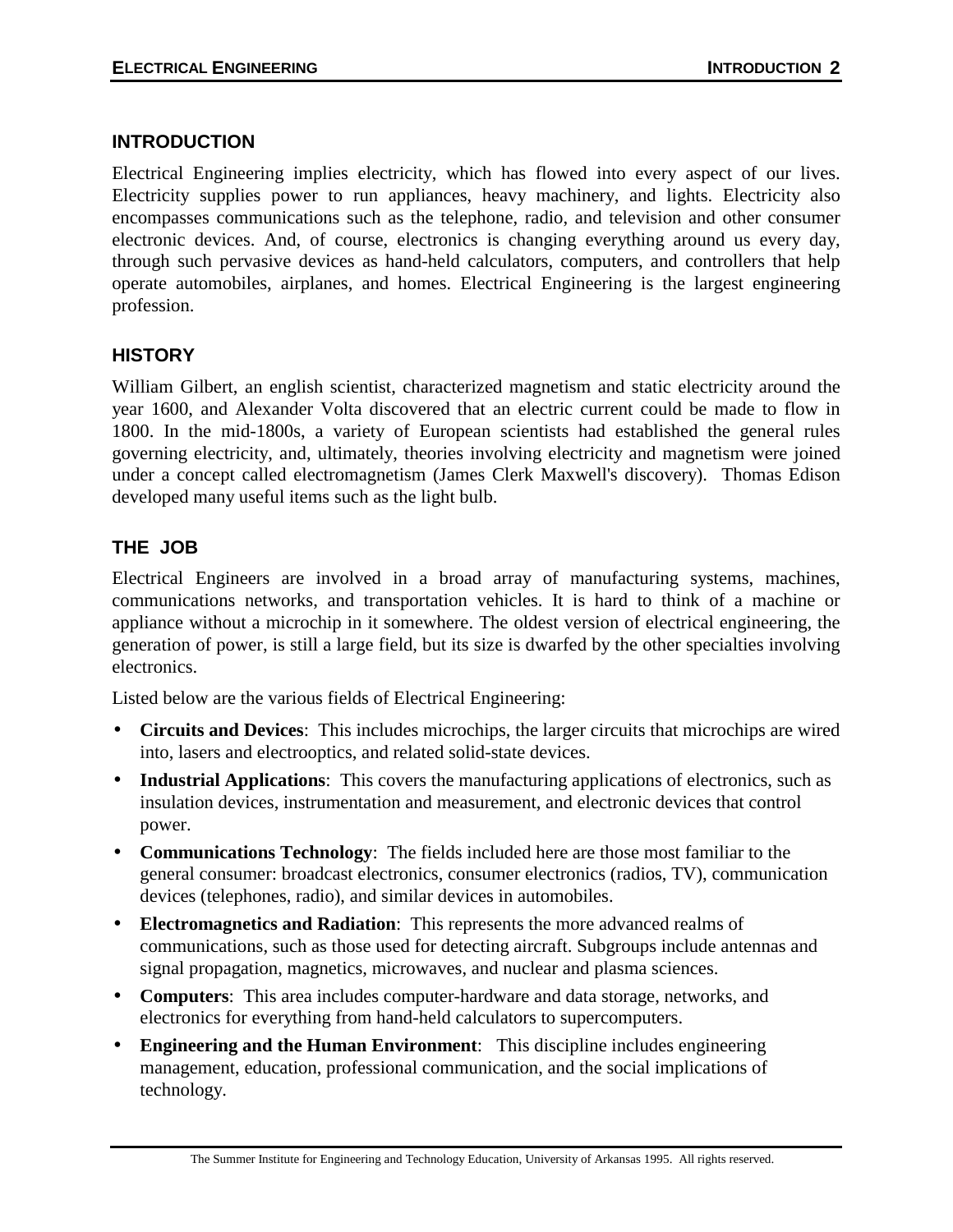- **Power Engineering**: These are the engineers at utility stations and those who design, construct, and maintain the generators and transmission systems.
- **Signals and Applications**: More types of advanced electronic transmission and detection are covered here, including acoustics, speech and signal processing, remote sensing, ultrasonics, and aerospace systems.
- **Systems and Control**: Electronics are capable of controlling electrical and mechanical devices, even as electricity provides the power. Robotics, industrial automation systems, information theory, and engineering medicine are some of the subgroups of this division.

Some of the typical **job titles** are:

**Circuit designer** : Whether it is a microcircuit etched on a silicon chip, or a circuit board on a piece of green plastic, these designers apply engineering principles to building circuits that will accomplish the desired objective. Circuit design is one of the most active areas for automated computer design.

**Communications engineer** : Most of the mass-market, long-distance communication networks such as telephones, radio, television, and cable television rely on these engineers to develop the best ways to send and receive the communications signal. Signal fidelity and immunity to electronic "noise" are constant goals.

**Control engineer** : The ability of computers and electronic devices to provide automatic control of appliances, machines, and manufacturing processes is generating high job demand for these specialists. One of the most dramatic possibilities is the use of artificial-intelligence computer programming to make processes "think".

**Robotics engineer** : Robotics suffered a downturn in business growth during the 1980s from which it is still recovering. But the long-term future is still bright. Robotics and control engineers share many of the same goals.

**Power systems engineer** : The design and operation of modern utility plants is extremely complex, more so when nuclear energy is involved. A widening gap between the capacity of newly built power plants and the demand for electricity is expected to generate high job growth for power engineers during the 1990s.

## **EDUCATION**

Electrical/Electronics engineering requires the most mathematical knowledge of the engineering disciplnes. Whereas most other engineers are limited by the materials they use (concrete for bridges, steel for boilers), electrical/electronics engineers can work with circuits made of a great variety of materials, which can achieve a wide range of effects. Students of this field are not required to take more math courses than most other engineers, but many of them do in order to improve their proficiency.

The typical courses for an undergraduate, beyond the normal requirements for all engineering students, follow two tracks: one for electrical and computer engineering and one for computer science/computer engineering. Course topics for electrical/computer engineers include:

• electromagnetic fields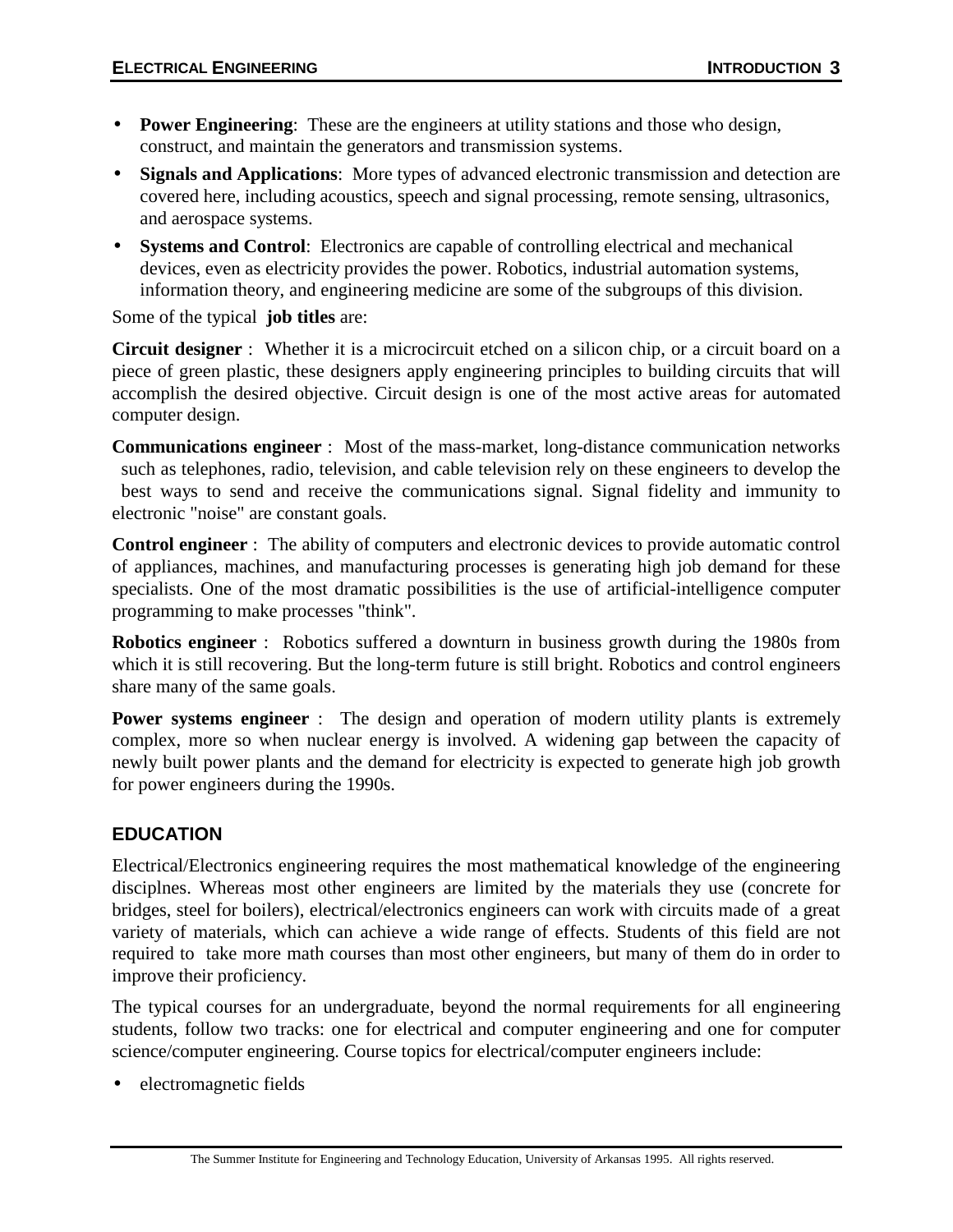- circuit design
- logic circuits
- computer architecture
- energy conversion

For the computer science/computer engineering major, the courses include more computer programming:

- computer hardware
- software engineering
- operating systems
- communications

A wide variety of technical electives exist in the many specialty areas of electrical/electronics engineering.

## **CAREER OPTIONS**

Electrical Engineers have a wide range of career options to choose from. The electrical engineering provides entry into nearly every type of manufacturing business, government, research, or other types of organizations.

# **SALARIES AND THE INTANGIBLE REWARDS**

Here's the good news: at least initially, electrical engineering graduates earn the highest pay of any college graduates. Over the long term, however, salaries tend to flatten out at a level that is still very high relative to all professionals, but not the highest.

## **BIBLIOGRAPHY**

- 1. Opportunities in Engineering Careers by Nicholas Basta; published by VGM Career Horizons (VGM opportunities series).
- 2. Introductory Experiments in Digital Electronics by Peter R. Rony, David G. Larsen, and Jonathan A. Titus; published by Howard W. Sams & Co., Inc.
- 3. Experimentation with Digital Electronics by John A. Dempsey; published by Addison-Wesley Publishing Co.
- 4. Energy, Electricity and Electronics Applied Activities by Rex Miller and Fred W. Culpepper, Jr.; published by Mcknight & Mcknight publishing company.
- 5. Electrical Projects for the School and Home Workshop by Walter B. Ford; published by The Bruce Publishing company.
- 6. Basic Electricity/Electronics Motors & Generators How they work by Training & Retraining, Inc.; published by Howard W. Sams & Co., Inc.
- 7. Industrial Electronics Devices, Circuits and Applications by Edward F. Driscoll; published by American Technical Society.